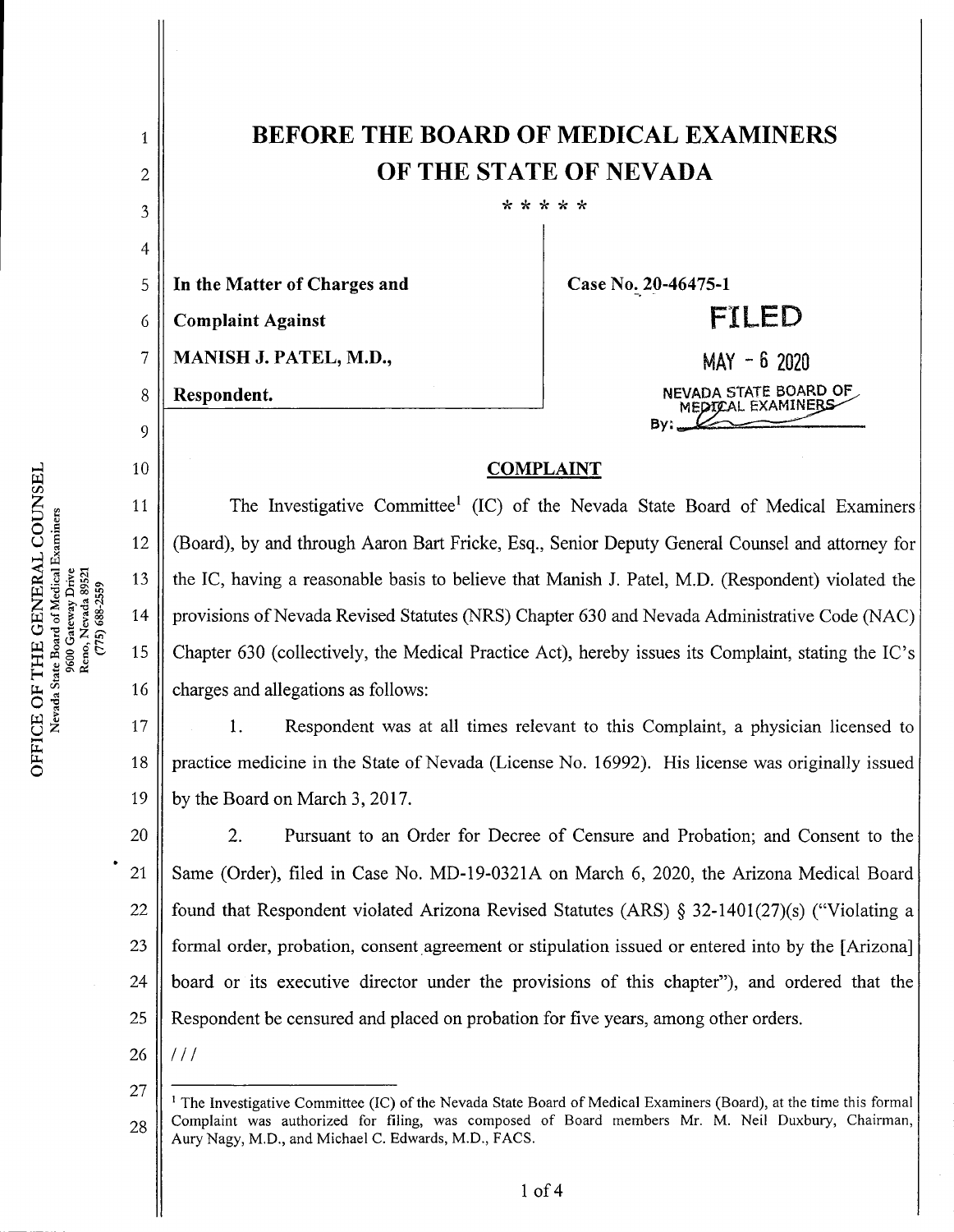| $\mathbf{1}$   | <b>COUNT I</b>                                                                                       |
|----------------|------------------------------------------------------------------------------------------------------|
| $\overline{2}$ | NRS 630.301(3) (Disciplinary Action by Another State Medical Board)                                  |
| $\mathfrak{Z}$ | 3.<br>All of the allegations in the above paragraphs are hereby incorporated as if fully set         |
| $\overline{4}$ | forth herein.                                                                                        |
| 5              | Pursuant to NRS 630.301(3), any disciplinary action, including, without limitation,<br>4.            |
| 6              | the revocation, suspension, modification or limitation of a license to practice any type of          |
| 7              | medicine, taken by another state, among other entities, is grounds for disciplinary action against a |
| $\,8\,$        | licensee.                                                                                            |
| 9              | 5.<br>The Arizona Medical Board's Order of March 6, 2020, constitutes disciplinary                   |
| 10             | action by another state.                                                                             |
| 11             | 6.<br>By reason of the foregoing, Respondent is subject to discipline by the Board as                |
| 12             | provided in NRS 630.352.                                                                             |
| 13             | 111                                                                                                  |
| 14             | 111                                                                                                  |
| 15             | 111                                                                                                  |
| 16             |                                                                                                      |
| 17             |                                                                                                      |
| 18             |                                                                                                      |
| 19             |                                                                                                      |
| 20             |                                                                                                      |
| $21\,$         |                                                                                                      |
| $22\,$         |                                                                                                      |
| 23             |                                                                                                      |
| 24             |                                                                                                      |
| 25             |                                                                                                      |
| $26\,$         |                                                                                                      |
| 27             |                                                                                                      |
| 28             |                                                                                                      |
|                |                                                                                                      |
|                | $2$ of $4$                                                                                           |

TCE O<br>Nevad THE

w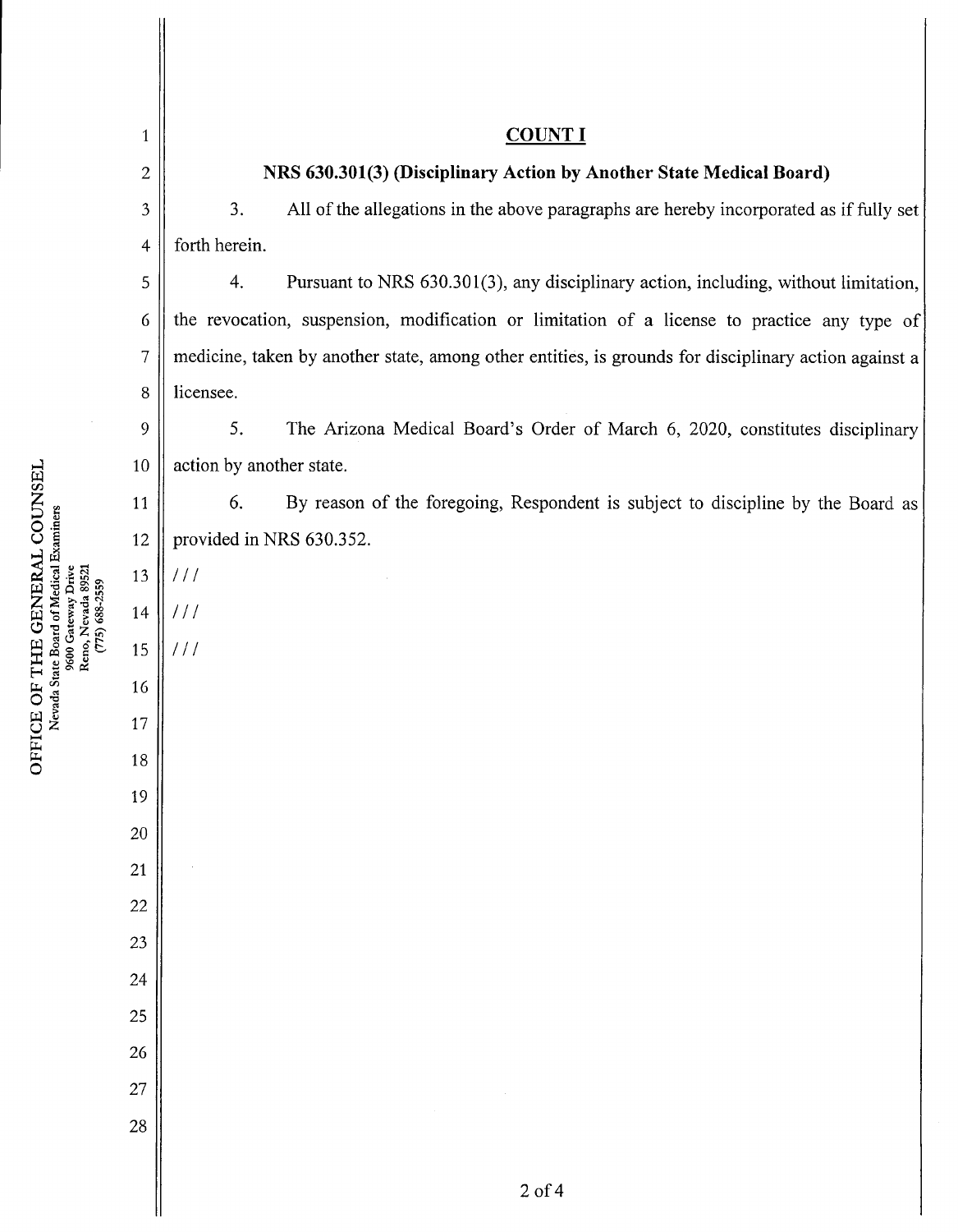|                                 | $\mathbf{1}$   | WHEREFORE, the Investigative Committee prays:                                                      |
|---------------------------------|----------------|----------------------------------------------------------------------------------------------------|
|                                 | $\overline{c}$ | That the Board give Respondent notice of the charges herein and give notice that<br>1.             |
|                                 | 3              | an answer to the Complaint herein may be filed as set forth in NRS 630.339(2) within twenty (20)   |
|                                 | 4              | days of service of the Complaint;                                                                  |
|                                 | 5              | 2.<br>That the Board set a time and place for a formal hearing after holding an Early              |
|                                 | 6              | Case Conference pursuant to NRS 630.339(3);                                                        |
|                                 | 7              | 3.<br>That the Board determine what sanctions to impose if it determines there has been            |
|                                 | 8              | a violation or violations of the Medical Practice Act committed by Respondent;                     |
|                                 | 9              | 4.<br>That the Board make, issue and serve on Respondent its findings of fact,                     |
|                                 | 10             | conclusions of law and order, in writing, that includes the sanctions imposed; and                 |
|                                 | 11             | 5.<br>That the Board take such other and further action as may be just and proper in these         |
|                                 | 12             | premises.                                                                                          |
|                                 | 13             | DATED this $\frac{1}{2}$<br>day of May, 2020.                                                      |
| $\epsilon$ cc $\tau$ -990 (c//) | 14             | INVESTIGATIVE COMMITTEE OF THE<br>NEVADA STATE BOARD OF MEDICAL EXAMINERS                          |
|                                 | 15             |                                                                                                    |
|                                 | 16             | By:                                                                                                |
|                                 | 17             | Aaron Bart Fricke, Esq., Senior Deputy General Counsel<br>Attorney for the Investigative Committee |
|                                 | 18             |                                                                                                    |
|                                 | 19             |                                                                                                    |
|                                 | 20             |                                                                                                    |
|                                 | 21             |                                                                                                    |
|                                 | 22             |                                                                                                    |
|                                 | 23             |                                                                                                    |
|                                 | 24             |                                                                                                    |
|                                 | 25             |                                                                                                    |
|                                 | 26<br>27       |                                                                                                    |
|                                 | 28             |                                                                                                    |
|                                 |                |                                                                                                    |
|                                 |                | 3 of 4                                                                                             |
|                                 |                |                                                                                                    |

H

Ph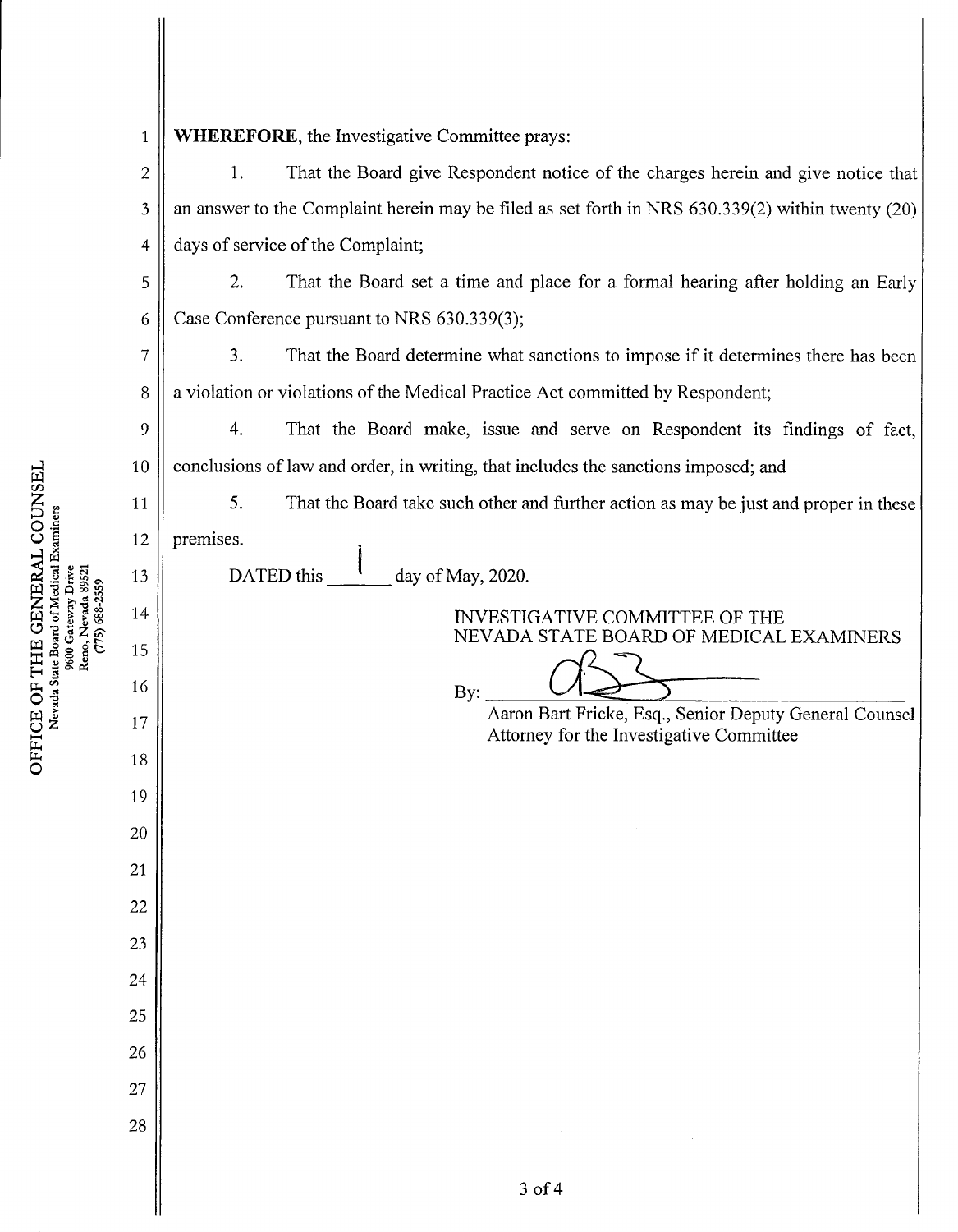| $\mathbf{1}$   | <b>VERIFICATION</b><br><b>STATE OF NEVADA</b>                                                      |
|----------------|----------------------------------------------------------------------------------------------------|
| $\overline{c}$ | $:$ SS.                                                                                            |
| $\overline{3}$ | <b>COUNTY OF WASHOE</b>                                                                            |
| $\overline{4}$ | Mr. M. Neil Duxbury, having been duly sworn, hereby deposes and states under penalty of            |
| 5              | perjury that he is the Chairman of the Investigative Committee of the Nevada State Board of        |
| 6              | Medical Examiners that authorized the Complaint against the Respondent herein; that he has read    |
| 7              | the foregoing Complaint; and that based upon information discovered in the course of the           |
| 8              | investigation into a complaint against Respondent, he believes that the allegations and charges in |
| 9              | the foregoing Complaint against Respondent are true, accurate and correct.                         |
| 10             | DATED this $6th$ day of May, 2020.                                                                 |
| 11             | INVESTIGATIVE COMMITTEE OF THE<br>NEVADA STATE BOARD OF MEDICAL EXAMINERS                          |
| 12             | <b>MNAISR/</b><br>M. NEIL T                                                                        |
| 13<br>14       | M. Neil Duxbury, Chairman                                                                          |
| 15             |                                                                                                    |
| 16             |                                                                                                    |
| 17             |                                                                                                    |
| 18             |                                                                                                    |
| 19             |                                                                                                    |
| 20             |                                                                                                    |
| 21             |                                                                                                    |
| 22             |                                                                                                    |
| 23             |                                                                                                    |
| 24             |                                                                                                    |
| 25             |                                                                                                    |
| 26             |                                                                                                    |
| 27             |                                                                                                    |
| 28             |                                                                                                    |
|                |                                                                                                    |
|                | 4 of 4                                                                                             |

E OF TI<br>Vevada State

DUNSE<br>iners

 $\frac{1}{2}$ 

101<br>12<br>12